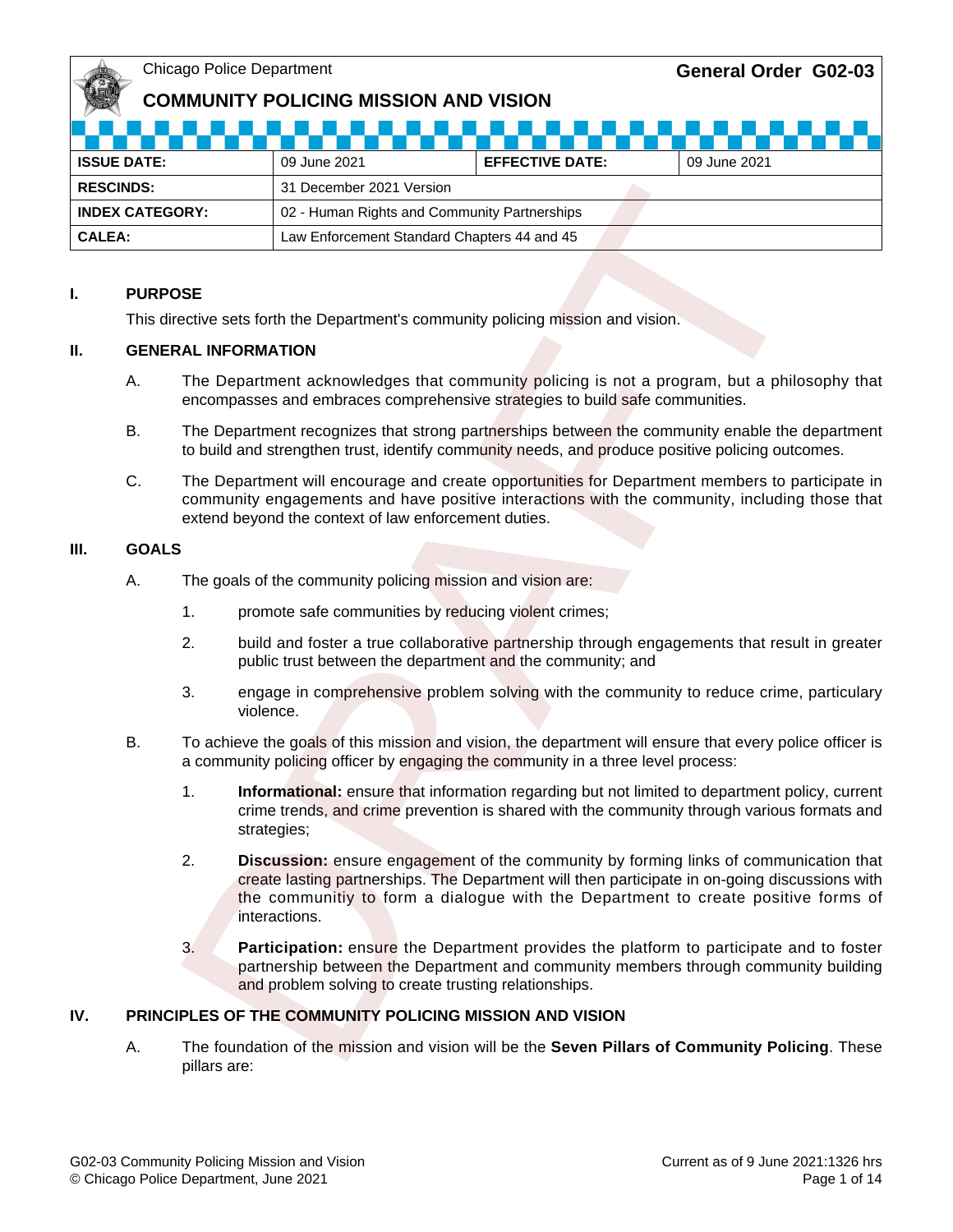### 1. **Sustainable relationships of trust between the police and the community.**

One of the key benefits of community policing is the contribution to the development of trusting relationships with unique and diverse communities. The Department will actively engage in a positive and productive manner with the community so that joint solutions and trust can be developed. As the community comes to trust police, they will be more willing to share the responsibilities for effectiveness of strategies and tactics used to produce solutions.

#### 2. **Strong focus on engagement with the city's youth.**

The Department will actively engage with the city's youth to increase trust through strategies that positively engage and invest in youth development through a mentoring model of youthpolice engagement. The Department will also actively engage in networks and youth engagement mechanisms to leverage work being done with youth and families, particulary through schools.

#### 3. **Standards for community policing so that initiatives have clearly defined objectives and contribute to the overall philosophy of the Department.**

Any community policing strategy shall facilitate positive engagement of Department members in the community. The strategy increases the engagement of Department members in the community in a manner that is viewed by the neighborhood as constructive and beneficial to residents. The Department strategies will mitigate problems that impact a community's sense of security and quality of life. The strategy contributes to solving problems that impact health and well-being in the community or addresses safety issues of concern to the neighborhood.

### 4. **Structures that reinforce community policing in every aspect of policing.**

The Department will implement a true community policing model and train Department members in cultural diversity and competency, active listening, and effective community engagement, and develop a real system of accountability for implementing community policing across all levels of the Department. Community policing will be seen as a core function of the Department by all its members and be reflected in all operational needs.

#### 5. **Robust community-oriented training for all members of the Department.**

Effective community policing requires that members have a through understanding of key concepts inherent in the philosophy of community policing. Department members should have community engagement and problem solving skills that are demonstrated in their daily work. These skills can best be developed through effective training and practice. The Department will provide training that will be immersive and involve sustained participation in actual problem solving with community representatives. 2.<br>
Strong focus on engagement with the city's youth.<br>
The Department will actively ongage with the city's youth to increase trust through<br>
that positively engage and Invest in youth development through a mentoring mode<br>
p

#### 6. **Effective problem solving exercised jointly with the community and other agencies.**

Department members will engage with both governmental agencies and the community to address issues of importance to the community. Problem solving is the core to community policing. The department will also utlitlize the SARA (Scanning, Analysis, Response, and Assessment) method to provide mutual problem-solving accessibility between the Department, other sister agencies, and the community.

#### 7. **Regular evaluation of the quality of community policing throughout the Department.**

The Department will ensure that the philosophy of community policing is being effectively practiced throughout the department's operations and accountability. The Department will also monitor policies and practices that impact the community collaboration and evaluate the effectiveness of the department's effort and celebrating its successes in achieving core goals and objectives.

#### B. **Procedural Justice and Legitimacy**

- 1. The Department will continue the practice of employing the concepts of Procedural Justice and Legitimacy with a focus on:
	- a. Giving others a voice (listening);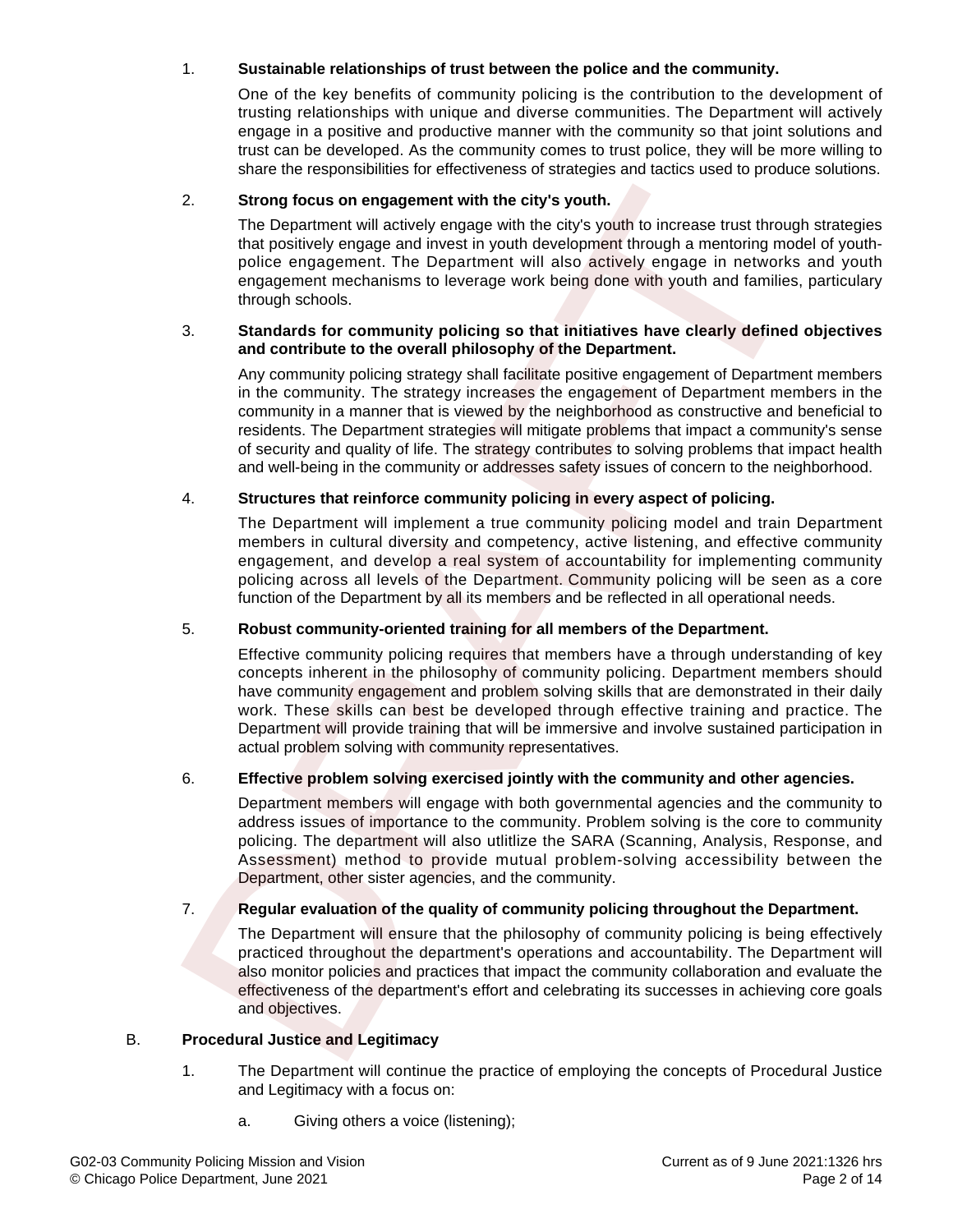- b. Neutrality in decision making;
- c. Respectful treatment; and
- d. Trustworthiness.
- 2. When police officers give community members a voice (listen) and are objective and respectful, police officers gain the trust of the community.
- 3. All interactions with members of the public will be conducted with the upmost respect and courtesy and be based on the concepts of Procedural Justice and Legitimacy. During each interaction, Department members will strive to attain the highest degree of ethical behavior and professional conduct at all times.

### C. **Community Engagement and Partnerships**

- 1. It is the responsibility of all Department members, regardless of rank, position, or unit of assignment, to positively engage members of the community with the goal of fostering productive relationships and a collaborative effort to promote safe communities.
- 2. The Department continues its open dialogue with the community as an opportunity to share experiences and embracing differing view points. These dialogues will be productive, based in facts, and continuous; not occurring just in times of crisis. The Department will work with the community to identify their concerns, develop effective crime prevention activities, and coordinate the collaborative response.
- 3. Strong police-community relationships will promote effective crime reduction and safe community environments.
- 4. The Department has established a variety of community partnerships and engagement strategies which are designed to encourage positive community interactions and relationships. These strategies include, but are not limited to:

#### a. **Enhanced Communications**

(1) Post-Event Communication

Communication will be established in which key community leaders and stakeholders are briefed through various methods including, but not limited to, Phone-Trees, E-mail, and Social Media for any news worthy incident that may require immediate community notification.. It is important to build these relationships prior to the occurrence of the incident.

(2) Robust Media Communication

The Department will use traditional media (print and broadcast), social media, and the Department's official community Webportal, located at www.chicagopolice.org, to continually communicate with the public. This communication must strike a delicate balance between protecting the investigation and keeping the public well-informed. The dissemination of criminal investigation information, including police-involved shootings, will be accurate and timely. strategies which are desired to community<br>conference and the public will be conducted with the upmost<br>and interactions with members of the public will be conducted with the upmost<br>courtesy and be based on the concepted of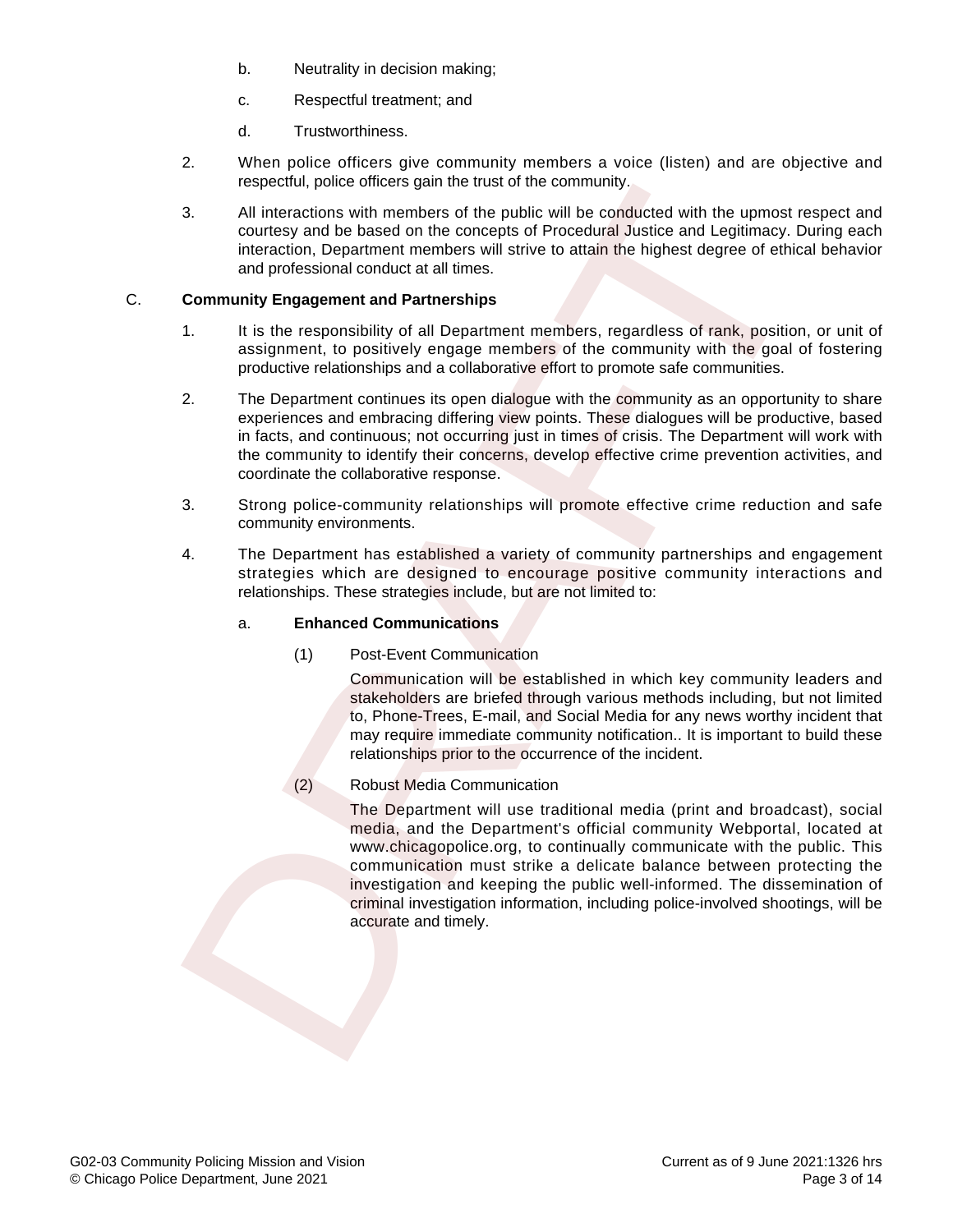### (3) Social Media Outlets

The Department participates in various neighborhood base social media outlets that have a community outreach aspect to aid in the building of stronger and safer communities using various social media platforms. If a unit commanding officer wishes to participate in a social media network that the Department does not currently use, a request will be made to the Office of Community Policing. The Department also uses Twitter that allows identified volunteer members in participating districts to maintain and update a district-specific authorized Twitter accounts. The program is outlined in the Department directive entitled "[Social Media Outlet: Twitter Program."](http://directives.chicagopolice.org/CPDSergeantsExam_2019/directives/data/a7a56d8d-1542a37f-6d815-42a5-57cc4461c5f5c4c6.html?ownapi=1)

#### b. **Enhanced Procedural Communication**

The Department is committed to communications between investigators and victims of crime. This communication will be strictly monitored and enforced by supervisory personnel, with the understanding that information sharing may be diminished due to the pressing needs of the criminal investigation.

#### c. **Beat Community Meetings and District Advisory Committee (DAC)**

Two key mechanisms for building partnerships with the community on the district level are Beat Community Meetings and the District Advisory Committee (DAC). Department members will refer to the Department directives titled "[Beat Community](https://netprod2.chicagopolice.org/DMSAdmin/#directive/public/6437) Meetings" and "District Advisory Committee (DAC)."

#### d. **District Strategic Plans**

District-level engagement and community interactions provide for a localized and specific approach to problem solving and crime reduction. Department members will refer to the Department directive entitled "District Strategic Plans."

#### e. **Ride-Along Program**

The Ride-Along Program affords individuals the opportunity to personally observe patrol operations. This program is outlined in the Department directive entitled ["Ride](http://directives.chicagopolice.org/directives/data/a7a57be2-12946bda-6b312-946c-0ceb2c04cdccd679.html?ownapi=1) Along Program."

#### f. **Gun Turn-In Program**

The Gun Turn-In Program offers an opportunity for participants to turn-in firearms, B-B guns, and replica weapons to Department personnel. This program is outlined in the Department directive entitled "Gun Turn-In Program."

## g. **Troubled Buildings Program**

The Municipal Code establishes an administrative system to address property owners and managers who encourage or permit unlawful drug and gang activities and related offenses to occur on their property. This program is outlined in the Department directive entitled "[Department of Buildings - Strategic Task Force](https://netprod2.chicagopolice.org/DMSAdmin/#directive/public/6646)."

#### h. **Trespass Affidavit Program**

The Trespass Affidavit Program is a tool to prevent, detect, and take necessary enforcement action regarding narcotics, prostitution, and other illegal activity occurring in lobbies, stairwells, basements, and other common areas of privately owned buildings. This program is outlined in the Department directive entitled "Trespass Affidavit Program." of Community Peliciding. The [D](http://directives.chicagopolice.org/CPDSergeantsExam_2019/directives/data/a7a56d8d-1542a37f-6d815-42a5-57c9966c03f221dd.html?ownapi=1)epartment also usss Twitter<br>
identified volting and the Control Control Control Control Control Control Control Control Control Control Control Control Control Control Control Control Control

#### i. **Victim Assistance Programs**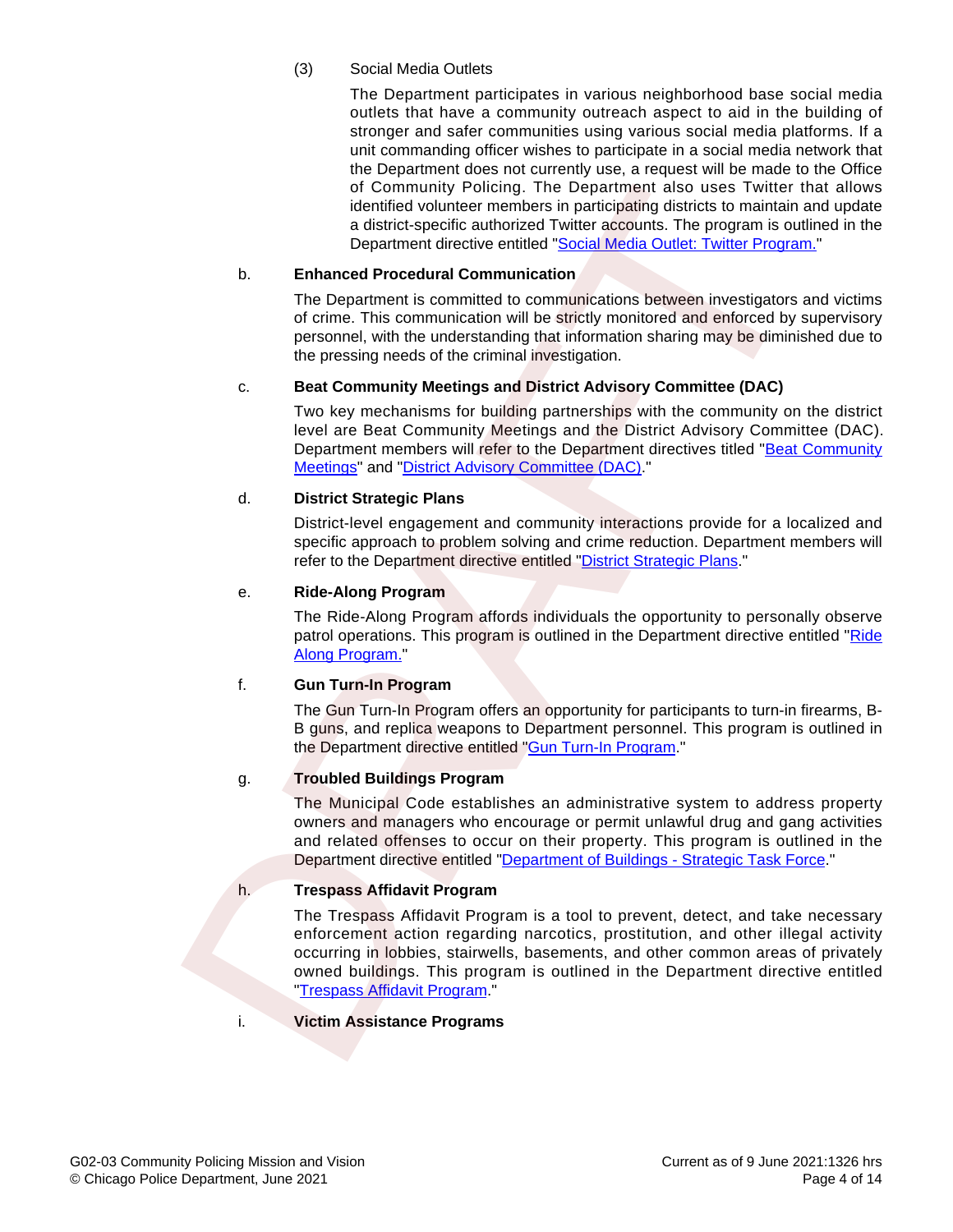- (1) Domestic violence assistance programs seek to reduce the incidents and severity of domestic violence in our communities through a coordinated partnership in law enforcement, domestic violence service providers, prosecutors, and the community. The Department recognizes The Illinois Domestic Violence At (IDVA) which seeks to protect victims of domestic violence and also recognizes the Violence Against Women Act that has been created for vulnerable victims to allow them to seek protection from domestic violence while minimizing the risk of deportation through the U-visa program.
- (2) Older adults assistance programs seek to partner with the City of Chicago's Department of Family and Support Services and other community- and faithbased organizations in identifying and assisting those older adults that may be at risk. The department will provide direct and indirect services to older adults to ensure that they obtain and maintain dignity, respect, independence, and personal safety.
- (3) The Crisis Response and Recovery Program is a collaboration of the department, the Chicago Department of Public Health, and Chicago Survivors. This program provides advocacy services to murder victim family members as outlined in the department directive **"**[Crisis Response and](http://directives.chicagopolice.org/CPDSergeantsExam_2019/directives/data/a7a57b9d-15000e68-c2c15-000f-0640a05bf830d038.html?ownapi=1) Recovery Program."
- (4) The Crime Victim Assistance Program was designed to reduce the financial burden imposed on the victims of crimes of violence and their relatives and dependants by providing direct financial assistance to victims of violent crime who meet certain eligibility requirements. This program is outlined in the department directive "Crime Victim Assistance."

### D. **Youth Engagement and Patnerships**

- 1. It is the responsibility of all Department members, regardless of rank, position, or unit of assignment, to positively engage members of the youth community with the goal of fostering productive relationships and a collaborative effort to promote safe communities.
- 2. The Department is committed to facilitating relationships with youth and community-based organizations by establishing regular meetings to serve as an opportunity to provide input to the Department about issues affecting their lives and their communities which include participants that represent a racially, geographically, and socio-economically diverse cross section of youth including but not limited to: created for vulnencele victor material based to particle in these typical of the creative of the creative minimizing the risk of deportation introduction the Civical CP Department of Family and Support Services and other c
	- a. at-risk youth;
	- b. youth who have been arrested; and
	- c. youth who have been incarcerated, or otherwise involved in the criminal or juvenile legal system.
- 3. The Department is committed to exercising discretion to use alternatives to arrest and alternatives to referral to juvenile court, including, but not limited to:
	- a. *issuing warnings and providing quidance*;
	- b. referral to community services and resources such mental health, drug treatment, mentoring and counseling organizations, educational services;
	- c. station adjustments; and
	- d. civil citations.
- 4. The Department has established a variety of community partnerships and engagements to identify strategies which are designed to encourage positive interactions and relationships with members of the youth community. These strategies include, but are not limited to: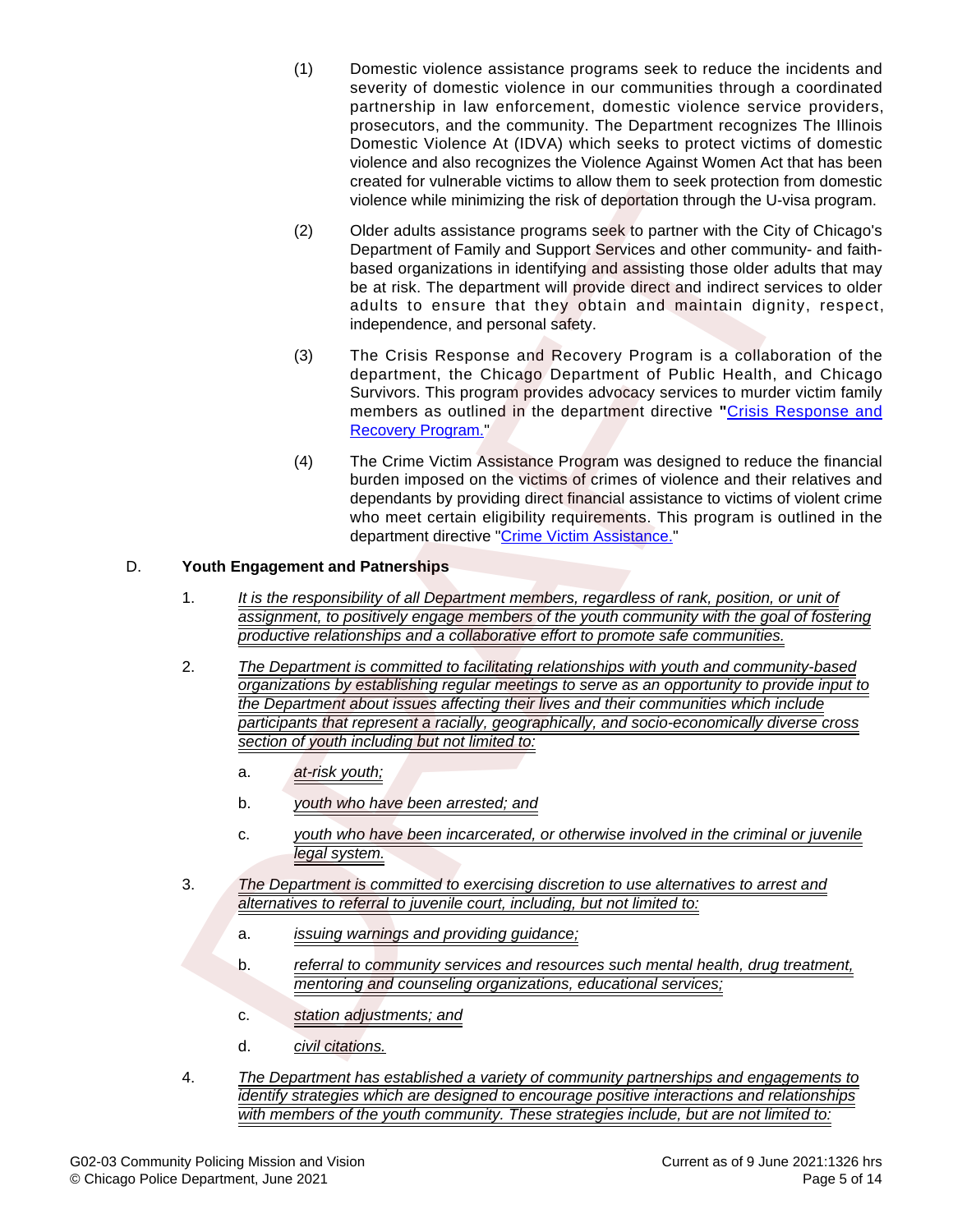### a. **Youth District Advisory Council (YDAC)**

Youth District Advisory Councils (YDAC) will be established in each district to expand the opportunities for positive interactions between Department members and young people within the community and will specifically address youth-based problems, solutions, and activities. Participants in these councils will meet with the district commander quarterly and include members of the youth community, district supervisory personnel, beat officers, prominent members of the community, within the community seeking a positive change in their environment and to contribute to safe and prosperous communities.

#### b. **Peer Jury**

The Peer Jury Program is a juvenile intervention and prevention program designed as a collaborative, community-based partnership among neighborhood youth and their parents, the Department, the Juvenile Justice Division of Cook County, adult and teenage volunteers, local area businesses, and community leaders.

#### c. **Drug Abuse Resistance Education (D.A.R.E.) Program and Gang Resistance Education and Training (G.R.E.A.T.) Program**

- (1) The D.A.R.E. program is taught by Department members with the objective of helping fifth and sixth grade students recognize and resist the many direct and subtle pressures that may influence these young people to experiment with alcohol, tobacco, marijuana, inhalants, or other drugs or engage in acts of violence outlined in the directive titled ["Drug Abuse Resistance Education](https://netprod2.chicagopolice.org/DMSAdmin/#directive/public/6442) (D.A.R.E.) Program."
- (2) The G.R.E.A.T. program is taught by sworn Department members with the objective of helping young people become responsible members of their communities by teaching and reinforcing how to set realistic goals, resist pressures, positively resolve conflicts, and truly understand how gangs impact the quality of life in any community, regardless of the economic level. Department members will refer to the Department directive titled "[Gang](https://netprod2.chicagopolice.org/DMSAdmin/#directive/public/6443) Resistance Education and Training (G.R.E.A.T.) Program."

#### d. **Officer Friendly Program**

The Officer Friendly Program is a structured program taught to youth in the K-3rd grades. The goal of the program is to educate youth on how to contribute to keeping themselves safe. Topics discussed include: stranger awareness, street safety, how to use 911, and child protective behaviors. Visits are made to all City of Chicago schools, and any other groups or organizations upon request. The program is also designed to introduce youth to uniformed police officers and facilitate the development of a friendly and trusting relationship with police officers. Department members will refer to the Department directive titled "[Officer Friendly Program.](https://netprod2.chicagopolice.org/DMSAdmin/#directive/public/6573)" superisting that of licens, prominent members of the community seeking a positive change in their community seeking a positive change in their conforment and to control and prosper law the community scale and prosper law

#### e. **Bridging the Divide**

Bridging the Divide is a program that was created by the YMCA Youth Safety and Violence Prevention Team and the Chicago Police Department that is designed to build relationships and increase understanding between youth, law enforcement officials, and other community members by offering opportunities for dialogue through the use of various community-building activities outlined in the Department directive titled "Bridging the Divide Program."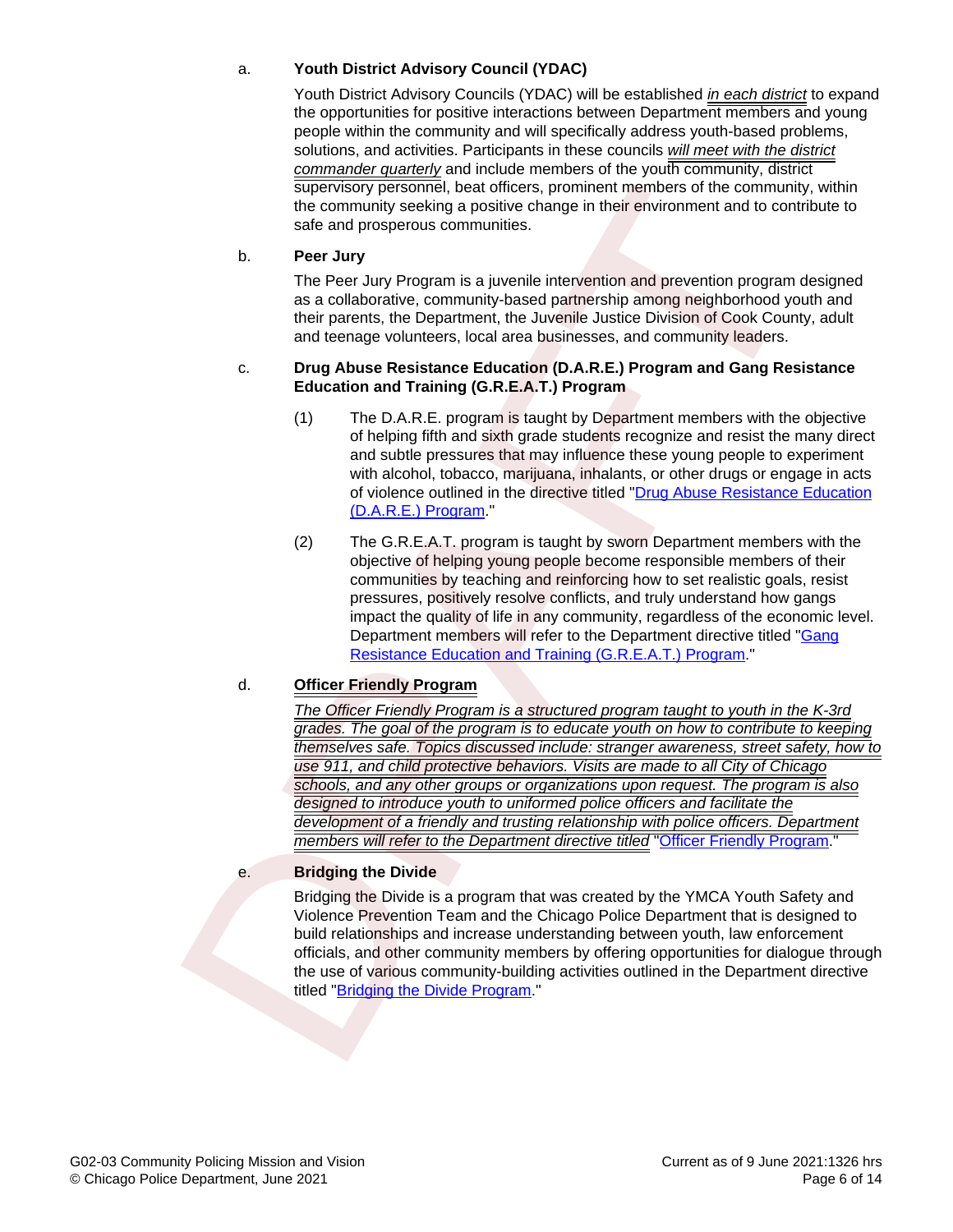## f. **Chicago Police Explorer Program**

The Chicago Police Explorers Program is a hands-on program open to youth, interested in a career in law enforcement or a related field in the criminal justice system. The program offers a personal awareness of the criminal justice system through training, workshops, practical experiences, events, civic engagement, projects, community service projects and other activities. Additionally, the program promotes personal growth through characters development, respect for the rule of law, physical fitness, good citizenship, and patriotism.

### g. **Neigborhood Youth Corps**

The Neighborhood Youth Corps program, delivered through a partnership between the Department and CHA, is offered for six-weeks during the summer for approximately 35 youth, age 14-18. The program is structured with early mornings dedicated to health and wellness through yoga, team building drills, emotional checkins, followed by career awareness, exploration, preparedness, workshops and training through a curriculum developed by CPD. The primary objective of Neighborhood Youth Corps program is to expose youth corps members to a diverse range of professional and social opportunities to empower and prepare them to maximize their potential as they enter adulthood. Teens receive training on a variety of "life skills" ranging from conflict resolution to financial responsibility. In addition, participants explore possible future study and career options and engage in community service projects. promises personal growth finocephical chanceles development, respect for the<br>
Taw physical filmess, good otticanship, and patitolism.<br>
The Veloptomod Youth Corps<br>
The Veloptomod Youth Corps<br>
The Veloptomod Youth Corps<br>
Tay

#### h. **Heroes to Heroes**

The Heroes to Heroes Program is a unique effort by the CPD to connect with youth in Chicago. The program uses current police officers dressed as existing iconic comic book heroes as a vehicle to create engagements and dialogue with youth to combat adverse historical and generational effects, such as incidents with police experienced by family members or others close to the youth. Officers will share the superheroes origin stories, existing story lines, or stories surrounding the creation to draw parallels between the superheroes and the lives of both officers and the young people. By beginning a conversation around the superhero's background, officers can create opportunities to discuss with the youth issues such as education, bullying, responsibility, and race in a neutral setting.

## i. **Police Athletic and Arts League (PAALs)**

The Police Athletic and Arts League (PAALs) is a program in which members of the Department coach young people in sports, art activities, help with homework, and other school-related activities. The purpose is to build character and help strengthen police-community relations. The program is in coordination with the National Association of Police Athletic/Activities League, Inc., which exists to aid in the preventing of juvenile crime and violence by providing mentorship, civic/service, athletic, recreational, enrichment and educational opportunities and resources.

#### E. **Problem-Solving Policing**

- 1. The Department is committed to reducing crime, particularly violence, and quality of life issues in all communities by utilizing a problem-solving approach to policing. Using this approach, community issues and crime incidents are examined in order to identify their roots, develop new preventative methods for addressing the issues, and encourage a proactive and comprehensive approach to problem-solving policing and community engagement.
- 2. Problem-solving policing requires that members of the community and the police officers work cooperatively in the following manner to:
	- a. identify problems which cause concern for the community and the police.
	- b. determine the causes and develop possible solutions to these problems.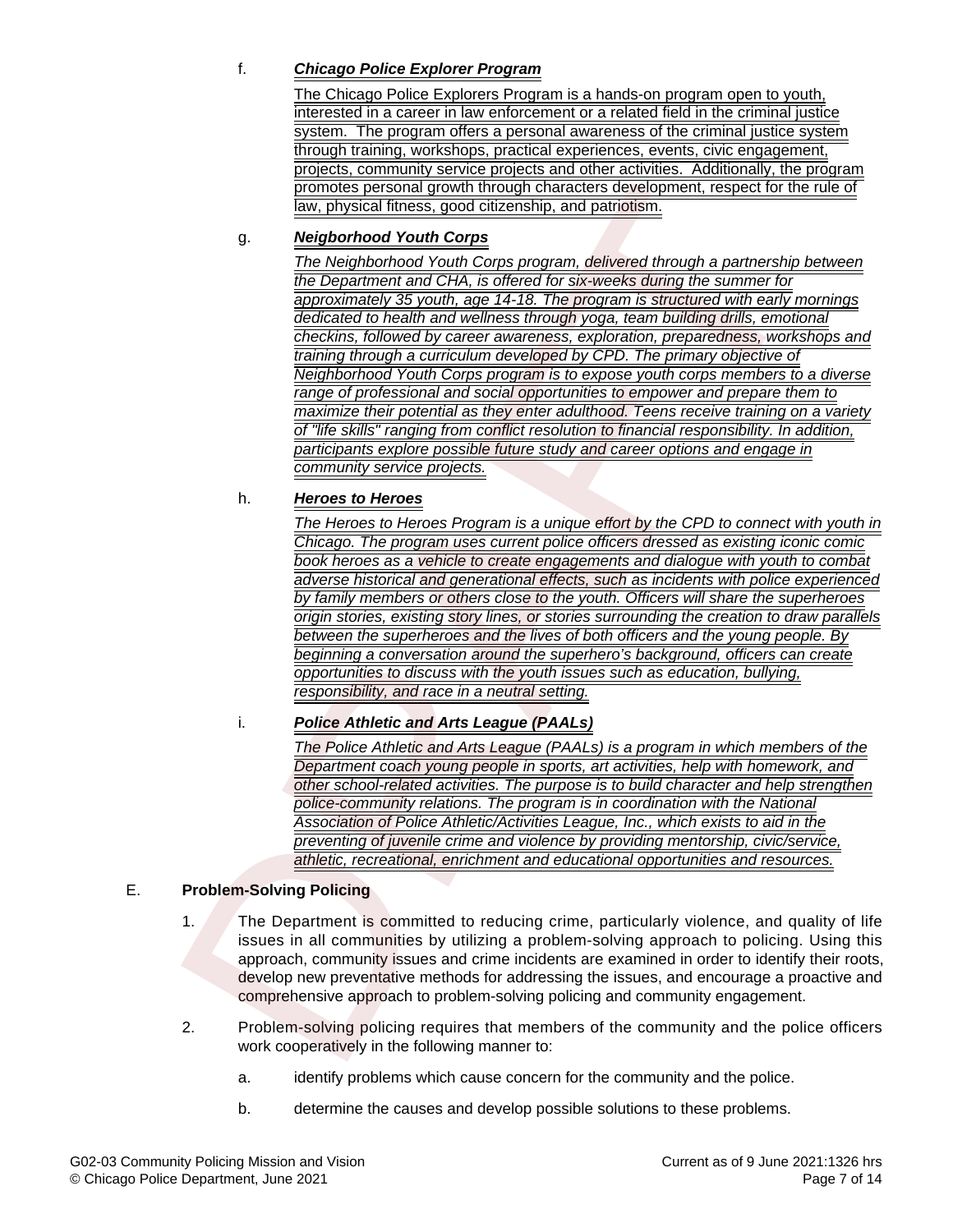- c. implement the best course of action.
- d. regularly evaluate and assess effectiveness.

## **V. COMMUNITY INTERACTIONS AND ENGAGEMENTS**

- A. Department personnel will positively interact and engage members of the community throughout their tour of duty to reduce violent and overall crime.
- B. Department members will notify OEMC when interacting with a member or members of the community and obtain an event number for a positive community interaction (PCI) which is a brief, spontaneous, high visibility interaction that is positive, informative, helpful, or constructive in nature. These positive interactions will be:
	- 1. unplanned and during the Department member's tour of duty;
	- 2. when the Department member reasonably believes the person to be the age of eighteen or above;
	- 3. less than thirty minutes in time;
	- 4. self-initiated by the Department Member;
	- 5. not financially supported by the Department; and
	- 6. not entered into the Community Engagement Management System (CEMS)

**EXAMPLE:** Stopping to help someone with a tire, offering directions to someone who looks lost, having a brief and unplanned positive discussion.

- C. Department members will notify OEMC when interacting with a member or members of the youth community and obtain an event number for a positive youth interaction (PYI) which is a brief, spontaneous, high visibility interaction that is positive, informative, helpful, or constructive in nature. These positive youth interactions will be: (but to focus of the main over than the continue of the parameter or members of the Community and Oblah an over the main of the particle of the community and one in the continue of the continue of the continue of the conti
	- 1. unplanned and during the Department member's tour of duty;
	- 2. when the Department member reasonably believes the person to be under the age of eighteen or above;
	- 3. self initiated by the Department Member
	- 4. not financially supported by the Department; and
	- 5. not entered into the Community Engagement Management System (CEMS).
- D. Department members will engage in a positive manner with all members of the community. These positive engagements will be:
	- 1. planned and organized by the community and/or the Department;
	- 2. part of a public outreach strategy;
	- 3. more than thirty minutes in time;
	- 4. conducted with community members as participants; and
	- 5. entered into the Community Engagement Management System (CEMS);

**NOTE:** Community engagements may be financially supported by the Department.

# **VI. RESPONSIBILITIES**

A. Department-wide Responsibilities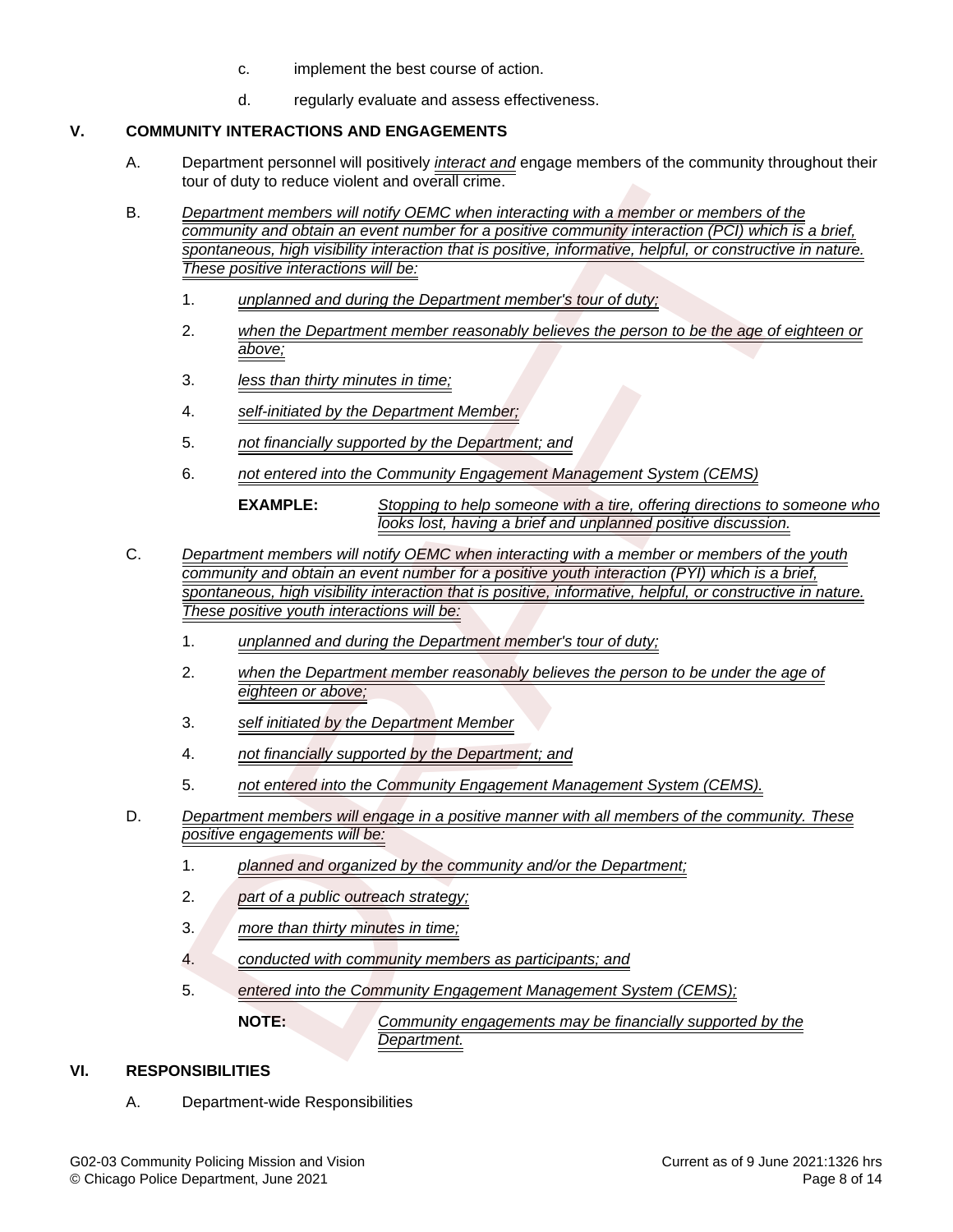- 1. All Department personnel will positively engage members of the community throughout their tour of duty to reduce violent and overall crime.
- 2. All command personnel including all personnel above the rank of captain, will ensure the overall management, monitoring, auditing, and support of the implementation of the Department's community policing mission and vision for the bureaus/units under their command. This support will include, but is not limited to:
	- a. coordinating and responding to Intra-Departmental Support Service Requests (IDSSR) and responding to requests for resources and additional support.
	- b. ensuring that all information is entered into CEMS (Community Engagement Management System) including all recorded engagement with the community, maintaining contact information for members of the community, and any follow-up to to community issues.
	- c. designating unit members to attend meetings or other community events.
	- d. ensuring that members under their command proactively engage the community and conduct non-enforcement encounters.
	- e. creating opportunities to highlight, reward, and encourage officer, supervisory, and district performance on furthering community partnerships, engaging in problemsolving techniques, effective use of de-escalation, exemplary and effective supervision, and implementing community-oriented crime prevention strategies.
	- f. consulting with the Deputy Chief and the Director, Office of Community Policing, to recommend modifications in the implementation of the Department's community policing mission and vision.
	- g. coordinating with the Deputy Chief and the Director of the Office of Community Policing to ensure members' engagement activities align with the Department's mission and vision for community policing.
- 3. Unit commanding officers, Department-wide, will review the current district-level strategies of each district for which they have geographical responsibilities, for the purpose of:
	- a. recommending unit-specific strategies, use of unit resources, or additional district strategies to supplement the effectiveness of the strategies, and
	- b. providing the necessary unit resources and support for the successful implementation of the strategies.
- B. Office of Community Policing
- 1. While the district strategic plans and community engagement goals of each district and area will be unique to the communities it serves, the Deputy Chief, Office of Community Policing, has the authority and responsibility to establish additional guidelines and protocols in an effort to promote a consistent and efficient implementation of the Department's community policing mission and vision. The Office of Community Policing Intranet website acts as a supplement to the guidelines and policies set forth in this directive and is comprised of: onion and the phonological control of the control of the control of the control of the control of the control of the control of the control of the control of the control of the control of the control of the control of the
	- a. additional procedural guidelines Department members will adhere to in the implementation of the Department's community policing mission and vision.
	- b. resource documents designed to assist Department members to better fulfill their assigned duties in relation to the Department's community policing mission and vision.
	- 2. The Deputy Chief, Office of Community Policing, will ensure:
		- a. the overall management, monitoring, and auditing of the implementation of the Department's community policing mission and vision.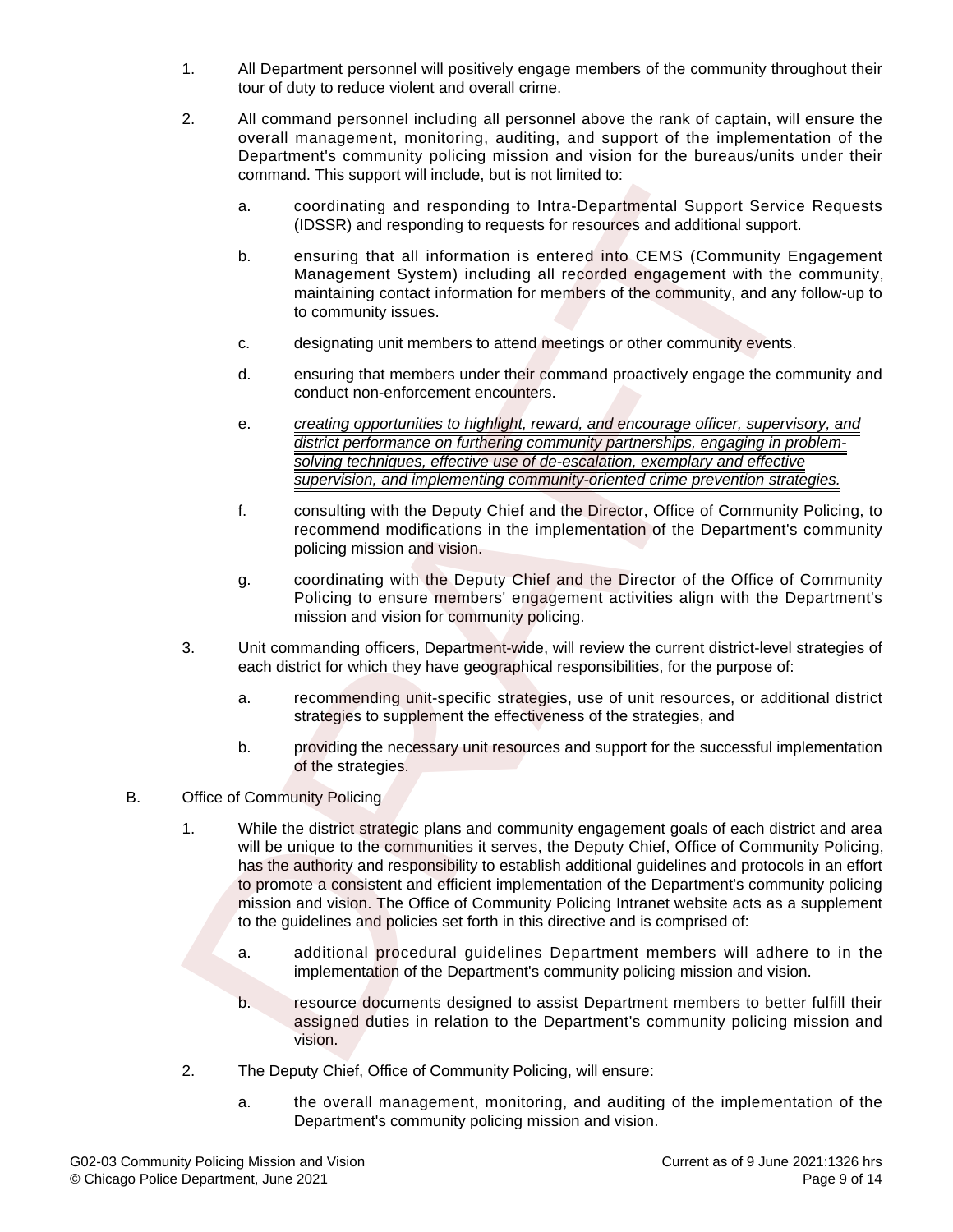- b. community engagements are developed, scheduled, and conducted consistent with the Department's community policing mission and vision.
- c. administrative support and training are provided for the successful implementation of the Department's community policing mission and vision.
- d. that community policing mission and vision materials and promotional items are made available, as funding permits.
- e. there is a presence of community organizers engaged with the Department in the community in which they serve to be involved with community problem solving efforts, as funding permits.
- f. each district commander is notified, in writing, if DAC or other funding is available to be used and managed as outlined in existing policy.
- g. a quarterly report is prepared, and submitted through the chain of command to the Superintendent of Police, that includes, at minimum, the following elements:
	- (1) a description of current concerns voiced by the community;
	- (2) a description of potential problems that have a bearing on law enforcement activities within the community;
	- (3) a statement of recommended actions that address previously identified concerns and problems;
	- (4) a statement of progress made toward addressing previously identified concerns and problems; and
	- (5) a statistical summary from the Department's Community Concern Database and the 311/CSR System.
	- (6) a evaluation of district strategic plans and any recommended modifications.
- h. an analysis is conducted at least once every two years on implemented strategies by crime type, geographic area, and the community perceptions, or misperceptions, of crime. The analysis will document the evaluation of crime prevention programs and strategies and will be conducted on the basis of crime data. made available, as funding permits,<br>
there is a presence of community organizers engaged with the Depart<br>
community in which they serve to be involved with community proble<br>
efforts, as burding permisis.<br>
for each district
	- i. ensure that Engaging Youth and Emerging Adults Evaluation Report ([CPD-21.135\)](https://netprod2.chicagopolice.org/DMSAdmin/forms/CPD-21.135.pdf) is completed or by their designee, and submitted annually to the Superintendent for review and approval.
- 3. The Director, Office of Community Policing, will:
	- a. supervise and support the Office of Community Policing's Communication and Field Operation teams,
	- b. oversee hiring efforts for the Communications and Field Operations teams,
	- c. provide strategic direction and guidance for the Communication and Field Operations teams towards strategic goals,
	- d. lead stakeholder meeting efforts, including incorporating community outreach into strategies,
	- e. represent the Department at community events and media appearances, and work closely with News Affairs to guide strategy for highlighting positive community policing stories,
	- f. lead the Office of Community Policing responses to community crises (eg. officer involved shootings),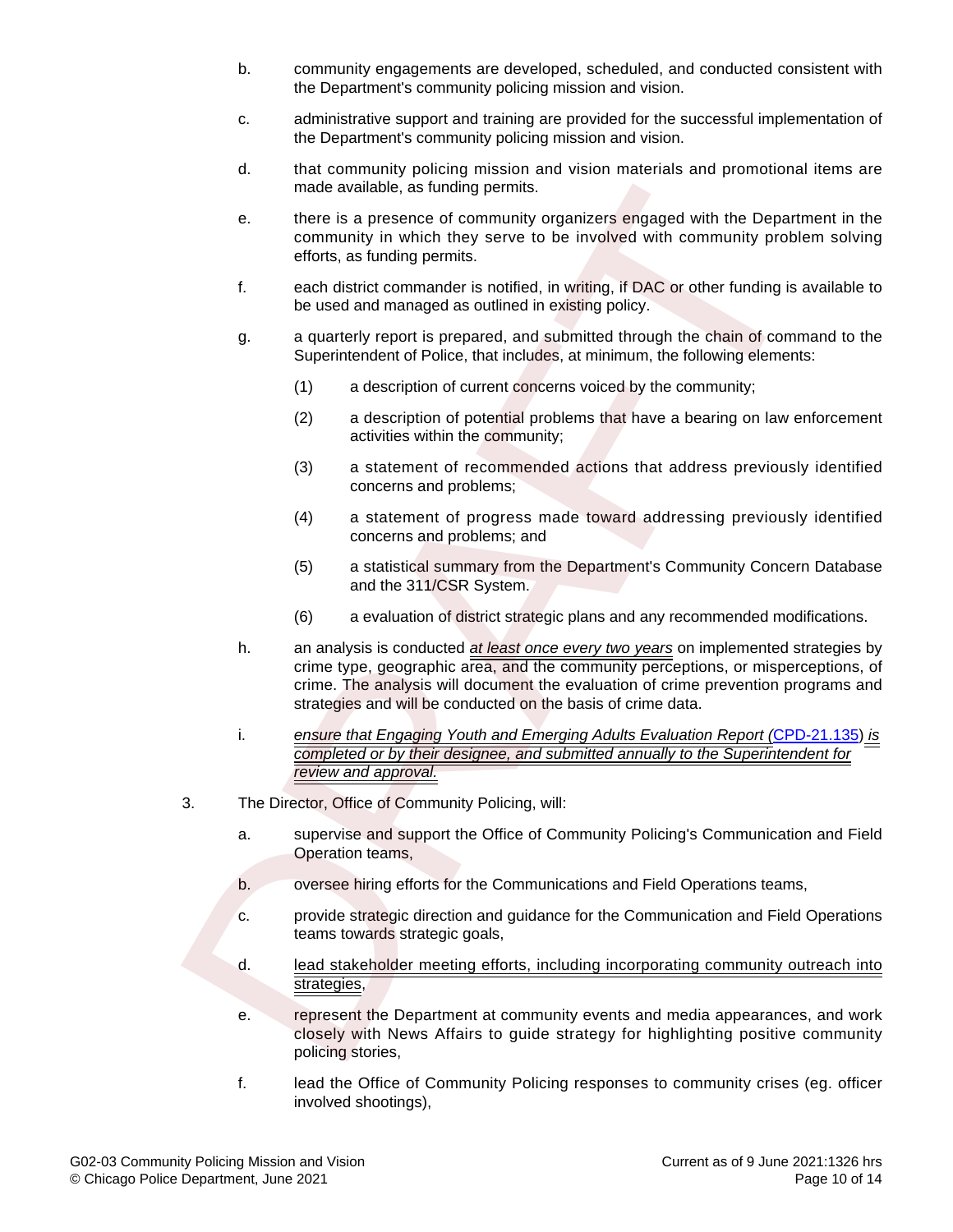- g. manage special community policing projects at the direction of the Superintendent,
- h. oversee and consult on all training that is provided for the successful implementation of the Department's community policing mission and vision,
- i. oversee all budgets related to the Office of Community Policing, and
- j. act as a representative to all community policing strategies, sister agencies, and other government entities.

### C. Bureau of Patrol

- 1. Area Deputy Chiefs will:
	- a. provide for the overall management, monitoring, and auditing of the area implementation of the Department's community policing mission and vision.
	- b. coordinate with the district commanders and provide support for the implementation of the community policing mission and vision at the district level.
	- c. provide assistance in obtaining responses to:
		- (1) identify district crossover or area-wide patterns and develop a comprehensive response to the identified pattern.
		- (2) submitted Intra-Departmental Support Service Requests.
	- d. coordinate with the Deployment Operations Section (DOC) and the Bureau of Detectives to ensure identified area-wide community-related concerns, problems,and patterns are addressed.
- 2. District Commanders will:
	- a. provide for the overall management, monitoring, and auditing of their district's implementation of the Department's community policing mission and vision.
	- b. ensure district community activities and events are developed, scheduled, and conducted consistent with the Department's community policing mission and vision.
	- c. ensure the district law enforcement efforts are supported by actively organizing community members to become involved in the problem-solving process.
	- d. participate in Beat Community and DAC Committee Meetings as outlined in the Department directives entitled "Beat Community Meetings" and ["District Advisory](https://netprod2.chicagopolice.org/DMSAdmin/#directive/public/6588) Committee (DAC).
	- e. ensure that communities which have taken back their neighborhoods are given the necessary support to sustain safe communities.
	- f. ensure community organizers participate in Beat Community and DAC and Subcommittee Meetings.
	- g. designate Department members to serve as the community policing sergeant and community policing officers.
- h. develop, monitor, and provide for the overall management of the district-level strategies with input from the community and the appropriate district personnel as outlined in Department directive entitled "District Strategic Plans." For as a representative to all community policing strategies, sister age<br>of the government entities.<br>
Airea Deproduced<br>
1. Area Deproduced<br>
2. Examplementation of the Department community policing mission and vision<br>
2. pr
	- i. ensure the Master District Resource and the Business Organization Location Record Files are continually managed, updated, and maintained, as appropriate. Each of these files will be audited semiannually to ensure the consistency and accuracy of the information contained within.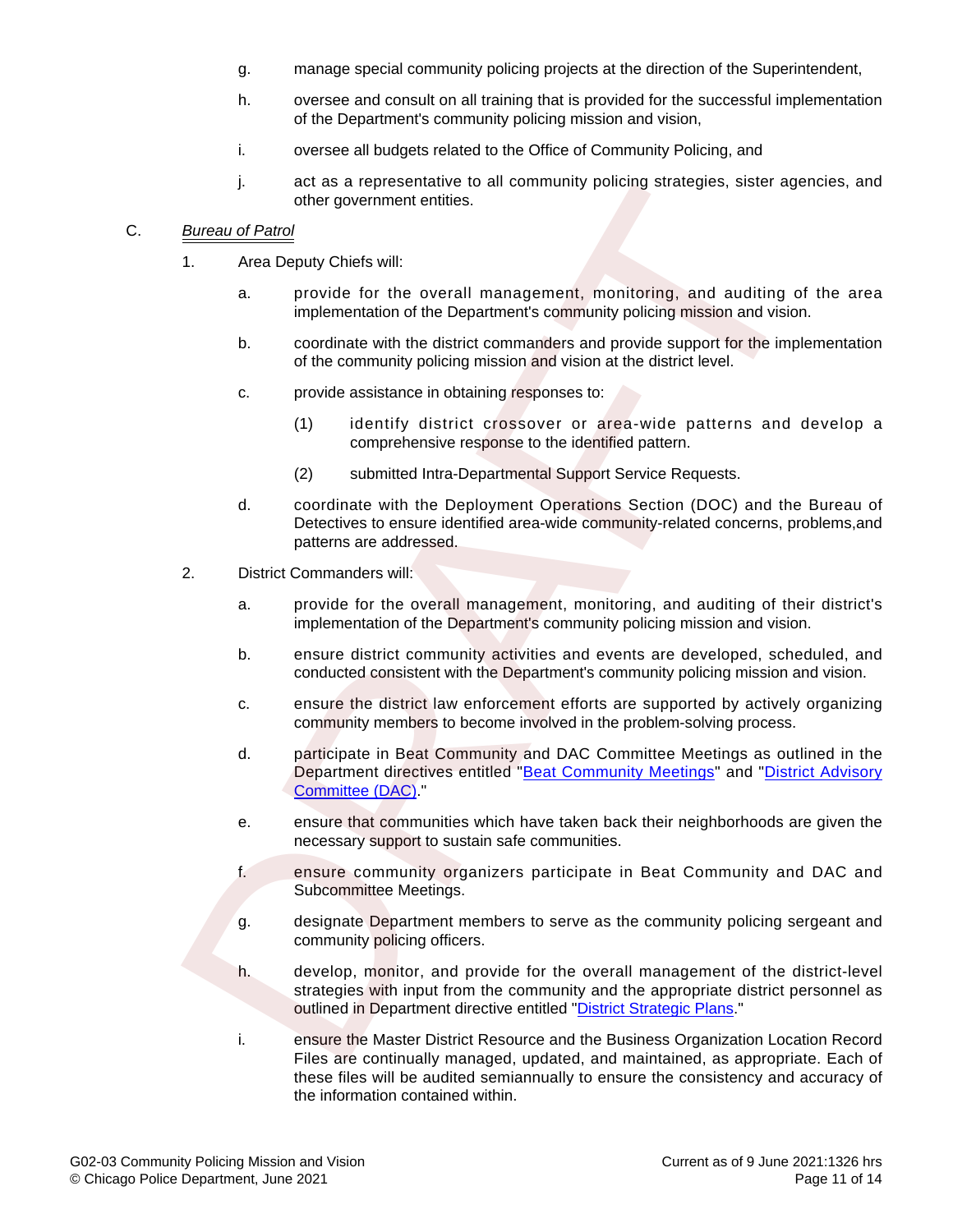- j. be accountable for their command's crime prevention efforts and quality of life concerns. A review of community policing endeavors through the CompStat process will provide a forum for analyzing the effectiveness of the implemented strategies and the Department's support of field operations. Additionally, this review will provide the Department's executive management members a level of oversight to:
	- (1) monitor the districts' response to the public's concerns as it relates to that district's chronic crime conditions.
	- (2) coordinate with the mobilization efforts of the Office of Community Policing and other governmental and non-governmental agencies.
	- (3) sustain participation in the Department's community programs and attendance at community events (e.g., Beat Community Meetings).
	- (4) identify the Department's community policing's role in complaints against Department members made by members of community.

**NOTE:** The Inspections Division may also be utilized to review the community policing aspects of the Department's operations.

- 3. District executive officers will:
	- a. monitor, assign, and ensure the closure of automated Community Concerns assigned to their district.
	- b. ensure City service requests are initiated and followed-up upon with the appropriate agency/unit.
	- c. coordinate with the community policing sergeant and community policing officers and provide support for the implementation of the community policing mission and vision at the district level.
- d. audit the district's use of the PCAD event for positive community interactions (PCI) and positive youth interaction (PYI) for the purpose of identifying strategies to increase officer initiated non-enforcement related interactions with community members, youth community members, and organizations. The districts chomic and not plottics and not plottics and not the most and other obtained and the most and district scheme is and district scheme that and on-governmental algencies.<br>
(2) condition is the most and other of
	- e. on a daily basis, be accountable for the proper implementation of this directive.
- 4. Watch operations lieutenants will:
	- a. manage watch operations, including personnel and material resources, to provide support for the implementation of the community policing mission and vision at the watch level.
	- b. monitor the Police Computer Aided Dispatch (PCAD) and dispatched radio assignments to identify calls for service that may require a problem-solving-oriented response.
	- c. monitor their watch's officer initiated non-enforcement related interactions with community members and organizations, including the use of the PCAD event for Community Interaction (COMINT).
	- d. prepare the period work sheets for their assigned watch with an emphasis on maintaining beat assignment integrity.
- 5. District station supervisors will:
	- a. ensure on-duty field officers assigned to a primary beat attend the appropriate Beat Community Meetings and community events.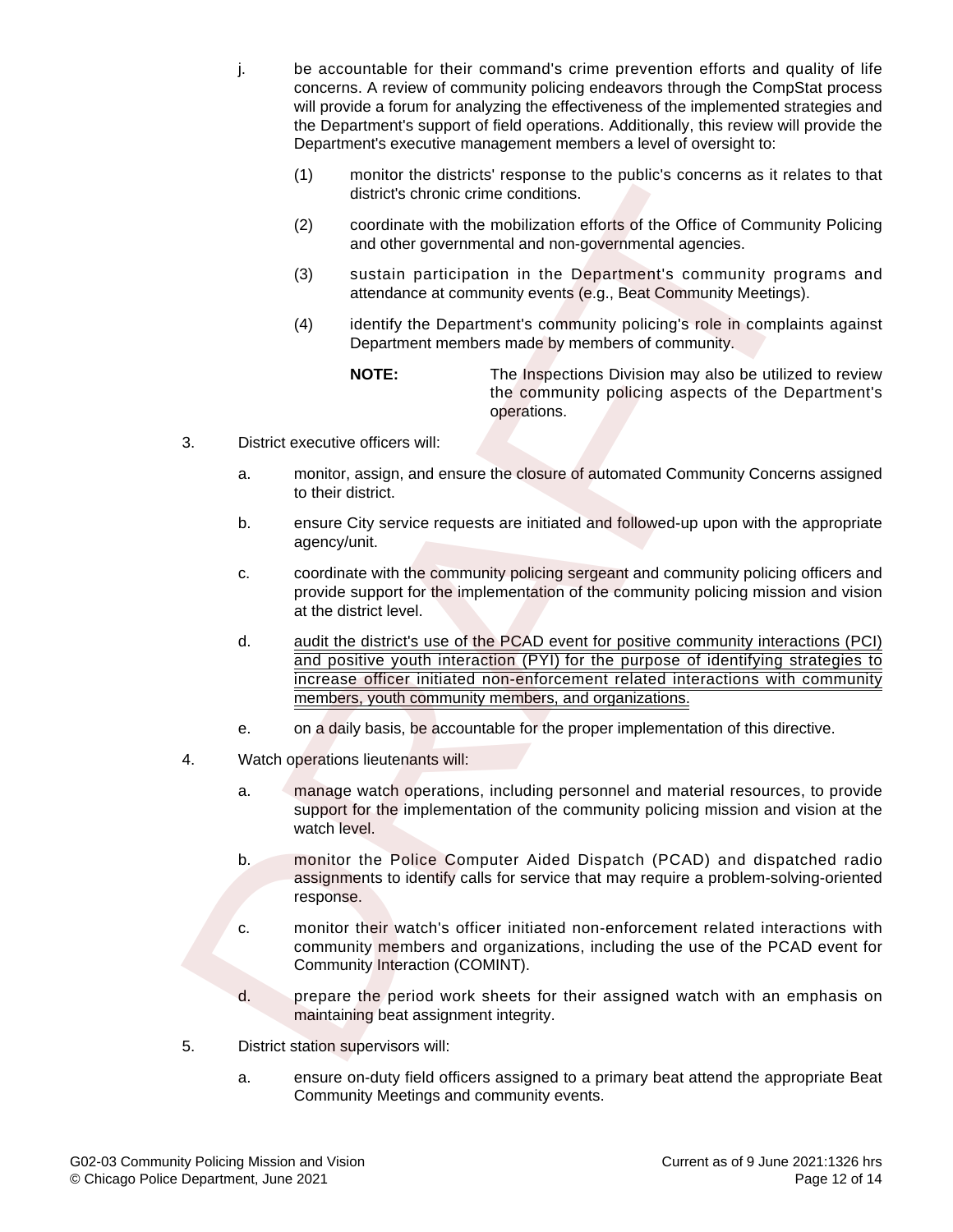- b. ensure the implementation of the identified district-level community policing mission and vision.
- 6. Community policing sergeants will:
	- a. provide for the overall management of the district's Beat Community Meetings and the District Advisory Committee as outlined in Department directives entitled "Beat Community Meetings" and "District Advisory Committee (DAC)."
	- b. provide for the overall management of the Community Policing Office activities and personnel, and:
		- (1) monitor and manage Community Concerns and 311/City Service Requests.
			- **NOTE:** Community concerns received from Beat Community Meetings will be reviewed and entered into the CLEAR Automated Community Concerns Application and other appropraite community policing reports.
		- (2) coordinate Extreme Weather Operation Plan responses.
		- (3) respond to issues and requests by:
			- (a) City officials
			- (b) Community Members, businesses, and community organizations.
			- (c) Educations facilities.
- (d) complete the required management reports, making the appropriate notifications, and maintaining the district's community relations reports and associated data, as identified by the district commander or the Deputy Chief, Office of Community Policing. Community Meetings" and "District Advisory Committee (DAC)."<br>
b, provide for the overall management of the Community Policieng Office are<br>
(1) monitor and manage Community Concerns and 311/City Service<br>
MOTE: Community con
	- c. serve as the district-level community policing training coordinator and reinforce previous training topics such as proven problem-solving methods.
- 7. Field supervisors and officers will:
	- a. attend and actively participate in Beat Community Meetings and community events, when notified.
	- b. coordinate with the community policing sergeant to discuss problems raised at the Beat Community Meetings or identified through other means (e.g., community member identified, personal observations).
	- c. participate in community activities and positively engage members of the community throughout their tour of duty.
		- **NOTE:** A PCAD event for Community Interaction (COMINT) will be used to record officer-initiated non-enforcement related interactions with community members, organizations, and businesses.
- D. The Chief, Bureau of Detectives, will ensure:
	- 1. Community Alerts and Area Crime Patterns are developed, processed, and disseminated using established procedures.
	- 2. each area commander designates a liaison for each district community policing office to serve as a resource to address community issues including:
		- a. domestic violence.
		- b. older adults.